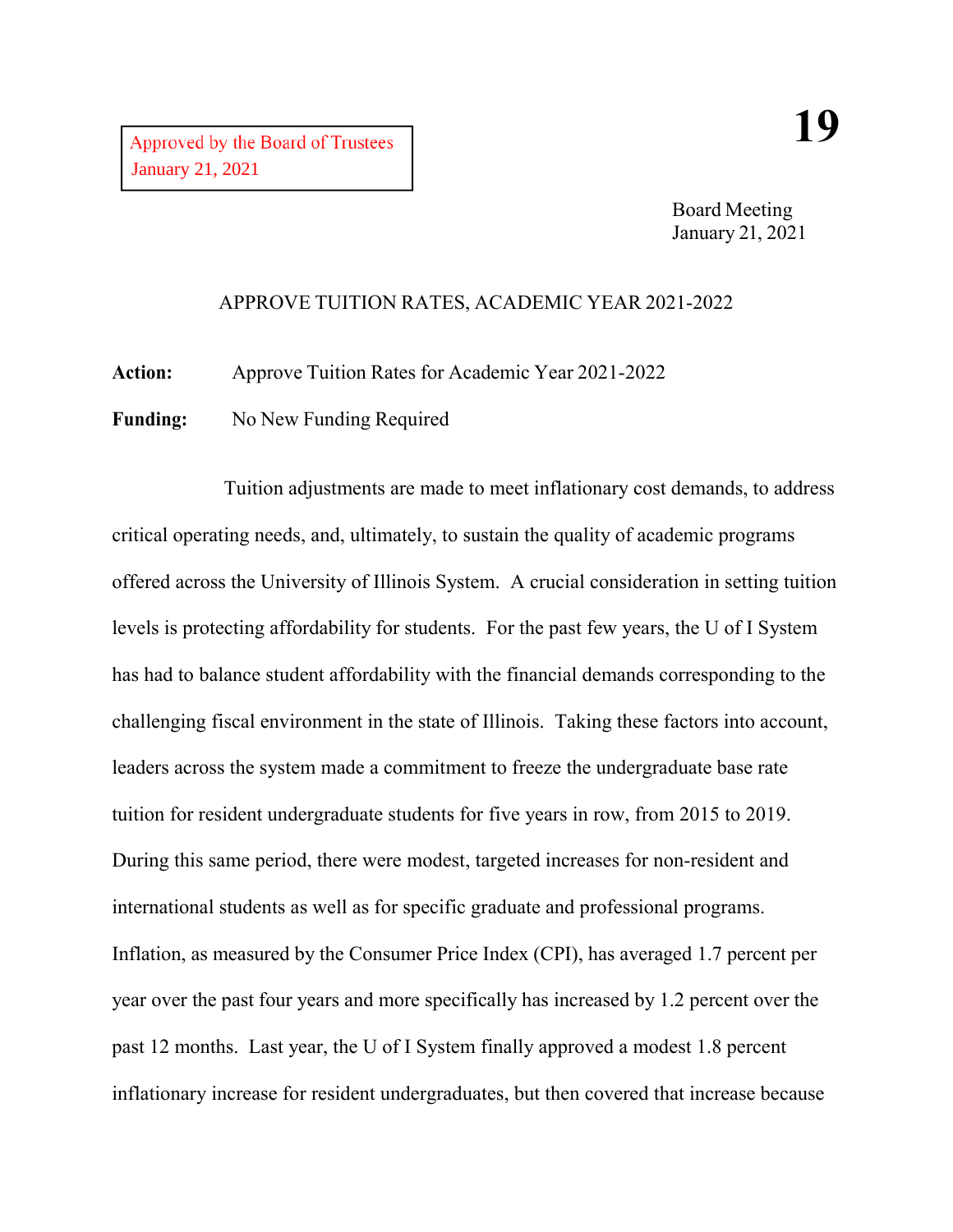of the COVID-19 pandemic.

Considering the financial impact of the pandemic on our students and following extensive discussion with the Chancellors/Vice Presidents and Provosts at each university, the Executive Vice President and Vice President for Academic Affairs and the Vice President/Chief Financial Officer and Comptroller, the President recommends no increase for the general tuition rate for Illinois resident undergraduate students admitted to the fall 2021 class.

In addition, all three universities are proposing no increase in rates for nonresident or for international undergraduate students. One new undergraduate online completion program in Social Work is being added at Urbana and the online RN Completion program at Chicago is decreasing the per credit hour assessment 30.5 percent after a market analysis.

These proposed undergraduate tuition rates for Academic Year 2021-2022 will apply to the cohort of undergraduate students who enter in May of 2021 or after. In compliance with the tuition guarantee mandate found in Section 25 of the University of Illinois Act, 110 ILCS 305/25, the proposed rates will hold steady for four years for these students. Because of this guarantee, all continuing undergraduate students will be subject to tuition charges appropriate for their cohort of matriculation.

As per the undergraduate financial aid policy and guidelines, each university is encouraged to maintain an appropriate level of funding for financial aid programs that serve Illinois resident undergraduates, within the constraints of available resources. Currently, more than 60 percent of all Illinois undergraduate students enrolled across the

2